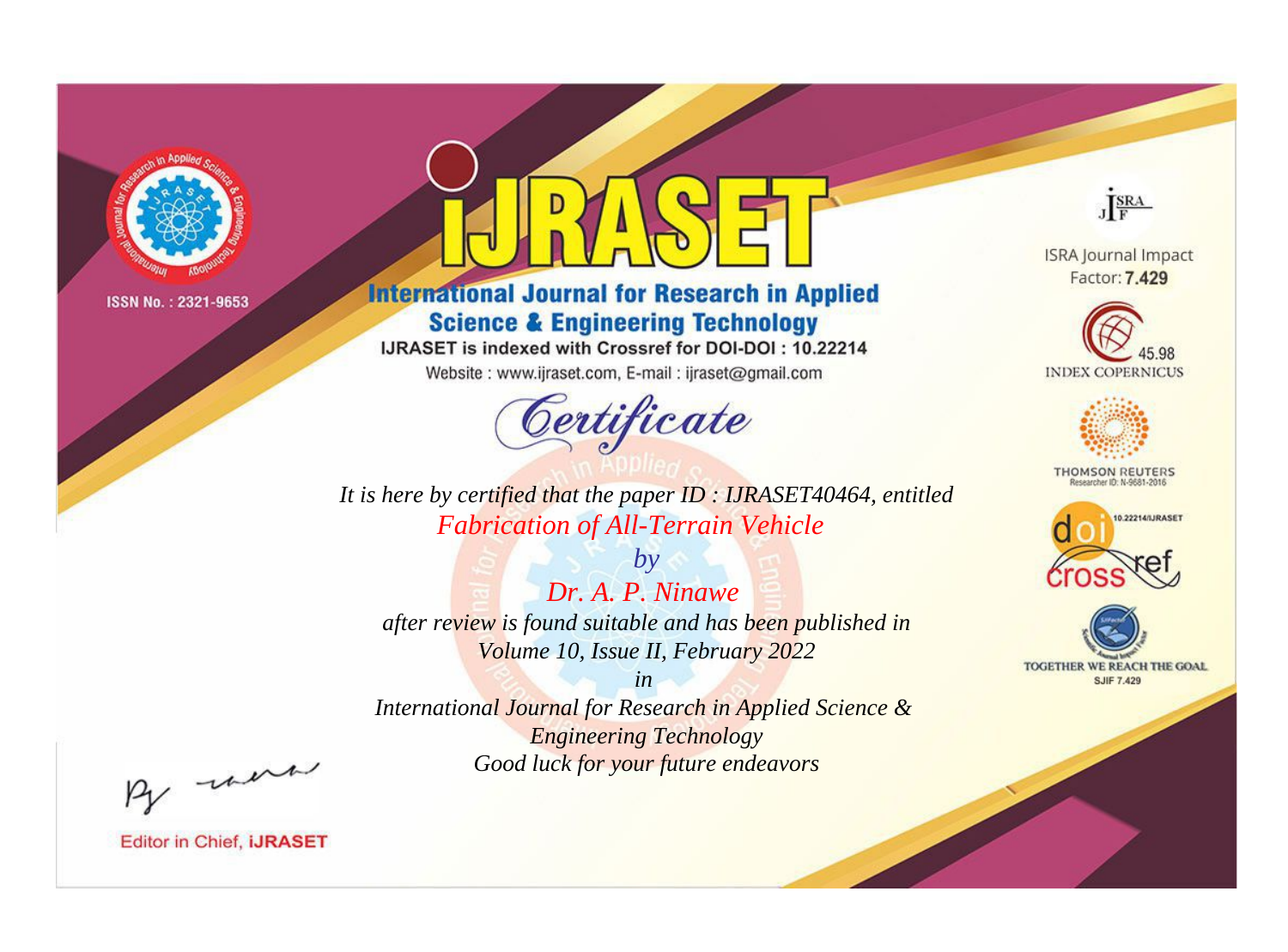

# **International Journal for Research in Applied Science & Engineering Technology**

IJRASET is indexed with Crossref for DOI-DOI: 10.22214

Website: www.ijraset.com, E-mail: ijraset@gmail.com



JERA

**ISRA Journal Impact** Factor: 7.429





**THOMSON REUTERS** 



TOGETHER WE REACH THE GOAL **SJIF 7.429** 

It is here by certified that the paper ID: IJRASET40464, entitled **Fabrication of All-Terrain Vehicle** 

**Darsh Tembhekar** after review is found suitable and has been published in Volume 10, Issue II, February 2022

 $b\nu$ 

 $in$ International Journal for Research in Applied Science & **Engineering Technology** Good luck for your future endeavors

By morn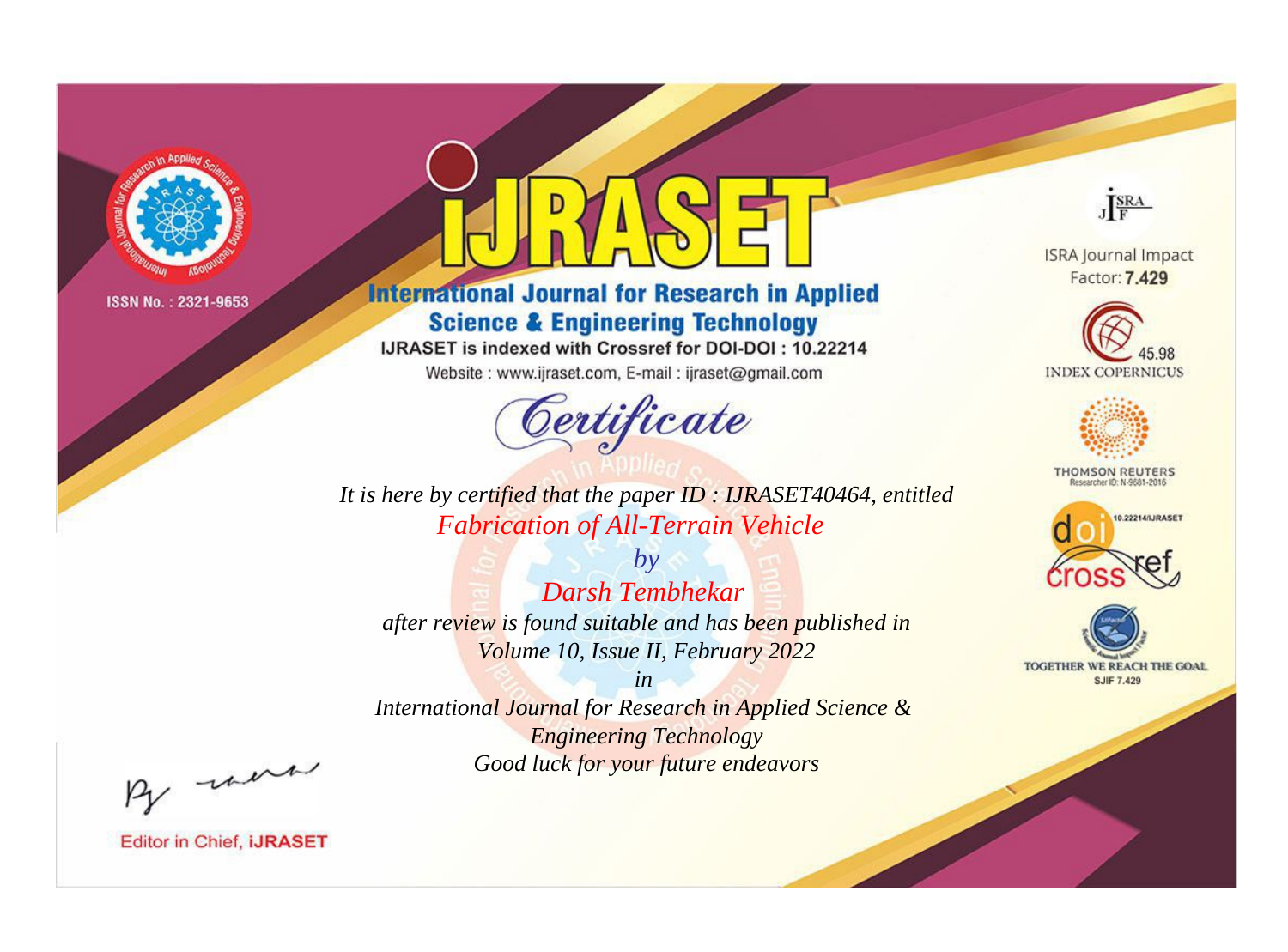

# **International Journal for Research in Applied Science & Engineering Technology**

IJRASET is indexed with Crossref for DOI-DOI: 10.22214

Website: www.ijraset.com, E-mail: ijraset@gmail.com



JERA

**ISRA Journal Impact** Factor: 7.429





**THOMSON REUTERS** 



TOGETHER WE REACH THE GOAL **SJIF 7.429** 

It is here by certified that the paper ID: IJRASET40464, entitled **Fabrication of All-Terrain Vehicle** 

 $b\nu$ Gouray Admane after review is found suitable and has been published in Volume 10, Issue II, February 2022

 $in$ International Journal for Research in Applied Science & **Engineering Technology** Good luck for your future endeavors

By morn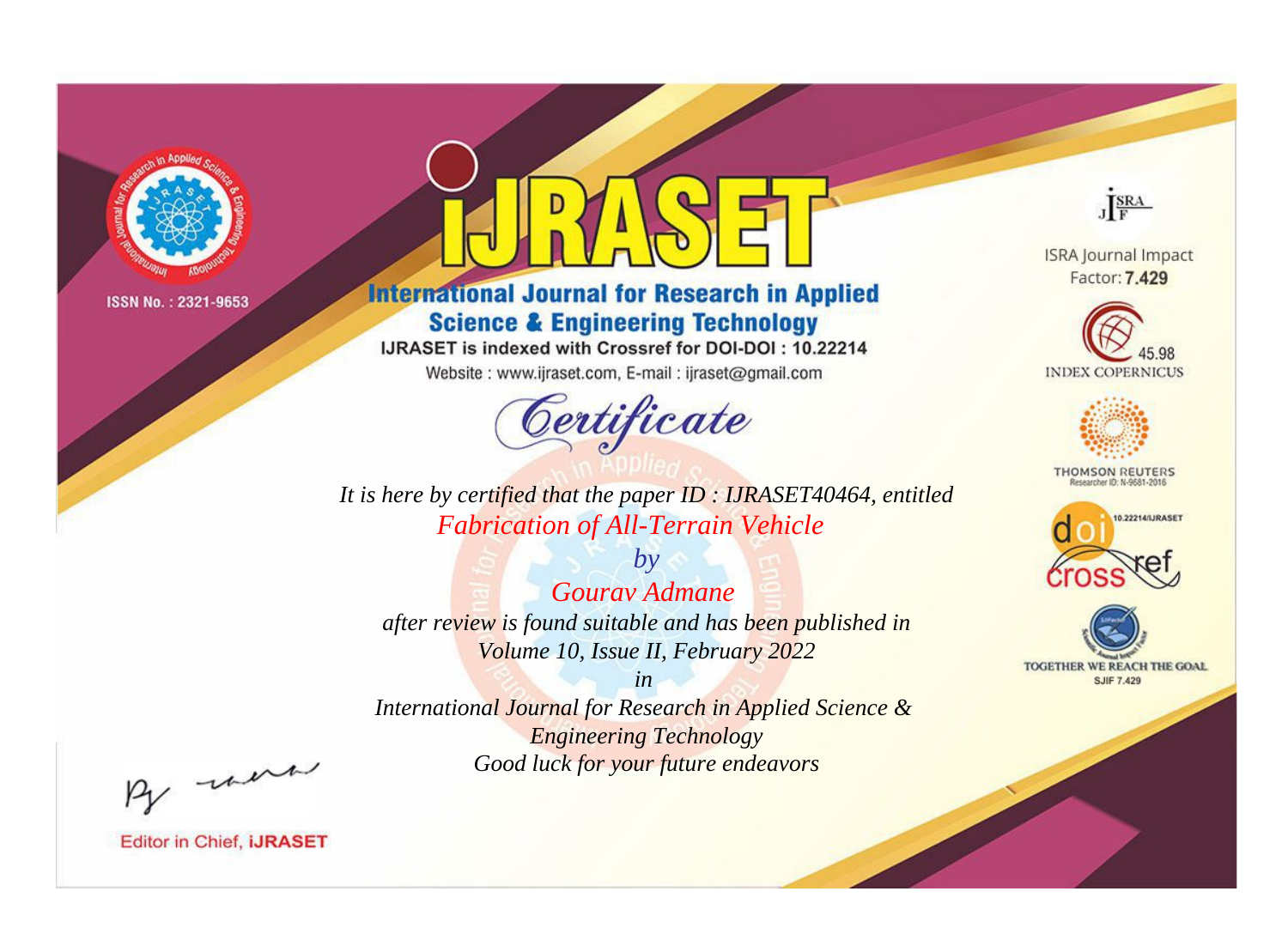

# **International Journal for Research in Applied Science & Engineering Technology**

IJRASET is indexed with Crossref for DOI-DOI: 10.22214

Website: www.ijraset.com, E-mail: ijraset@gmail.com



JERA

**ISRA Journal Impact** Factor: 7.429





**THOMSON REUTERS** 



TOGETHER WE REACH THE GOAL **SJIF 7.429** 

It is here by certified that the paper ID: IJRASET40464, entitled **Fabrication of All-Terrain Vehicle** 

 $b\nu$ **Harshal Verma** after review is found suitable and has been published in Volume 10, Issue II, February 2022

 $in$ International Journal for Research in Applied Science & **Engineering Technology** Good luck for your future endeavors

By morn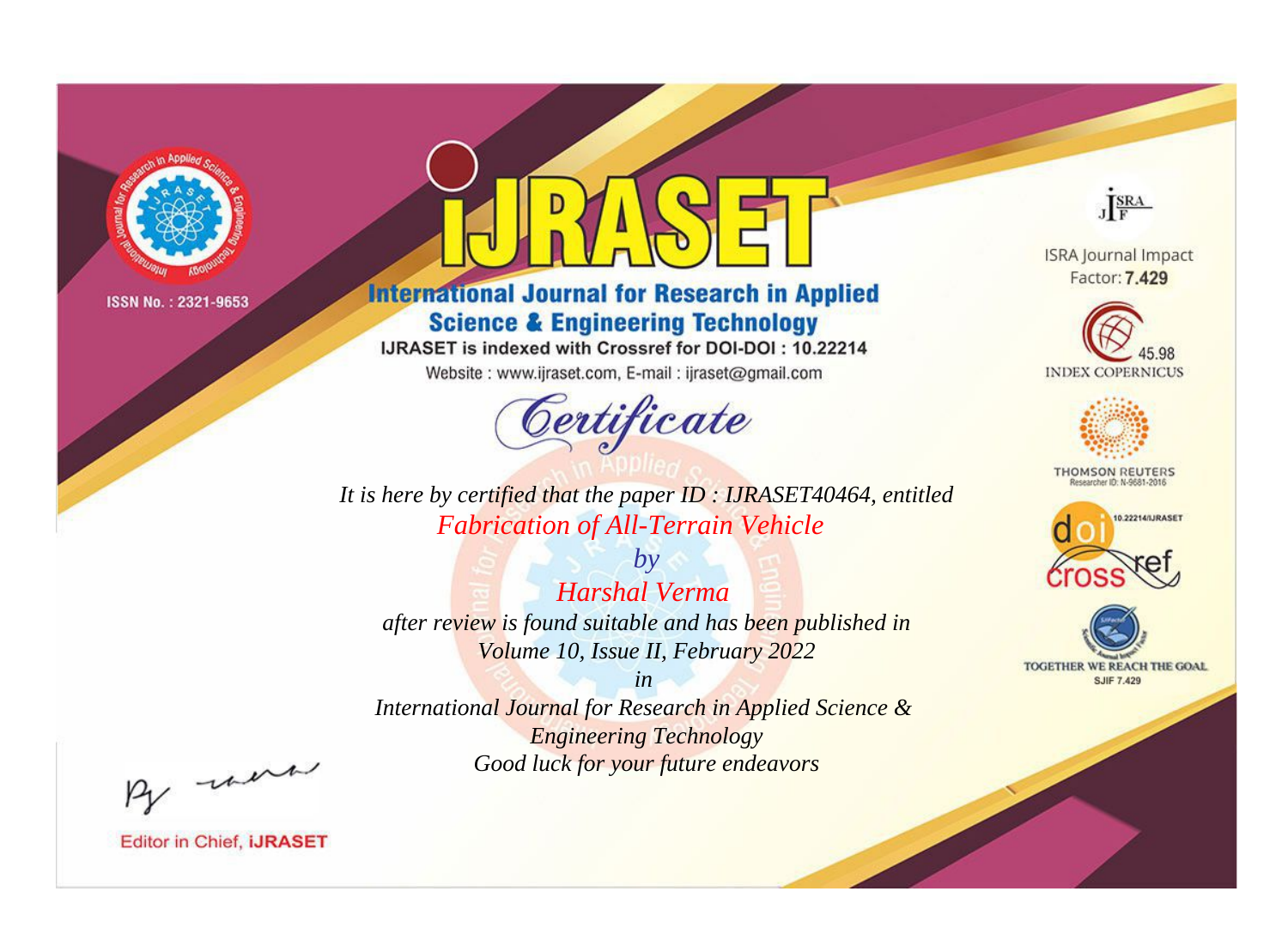

# **International Journal for Research in Applied Science & Engineering Technology**

IJRASET is indexed with Crossref for DOI-DOI: 10.22214

Website: www.ijraset.com, E-mail: ijraset@gmail.com



JERA

**ISRA Journal Impact** Factor: 7.429





**THOMSON REUTERS** 



TOGETHER WE REACH THE GOAL **SJIF 7.429** 

It is here by certified that the paper ID: IJRASET40464, entitled **Fabrication of All-Terrain Vehicle** 

 $by$ **Hritik Nagdeve** after review is found suitable and has been published in Volume 10, Issue II, February 2022

 $in$ International Journal for Research in Applied Science & **Engineering Technology** Good luck for your future endeavors

By morn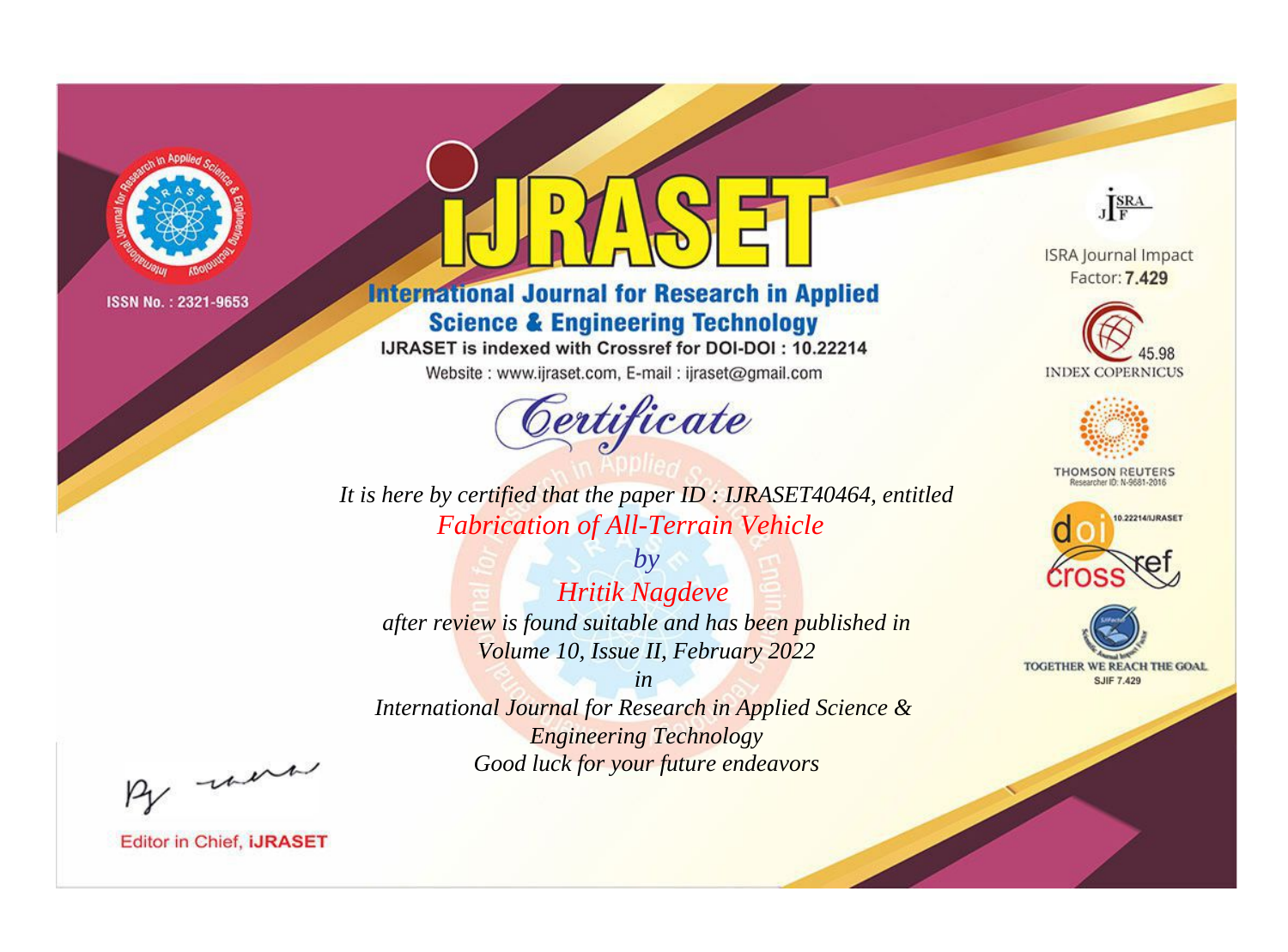

# **International Journal for Research in Applied Science & Engineering Technology**

IJRASET is indexed with Crossref for DOI-DOI: 10.22214

Website: www.ijraset.com, E-mail: ijraset@gmail.com



JERA

**ISRA Journal Impact** Factor: 7.429





**THOMSON REUTERS** 



TOGETHER WE REACH THE GOAL **SJIF 7.429** 

It is here by certified that the paper ID: IJRASET40464, entitled **Fabrication of All-Terrain Vehicle** 

 $b\nu$ **Lokesh Prasad** after review is found suitable and has been published in Volume 10, Issue II, February 2022

 $in$ International Journal for Research in Applied Science & **Engineering Technology** Good luck for your future endeavors

By morn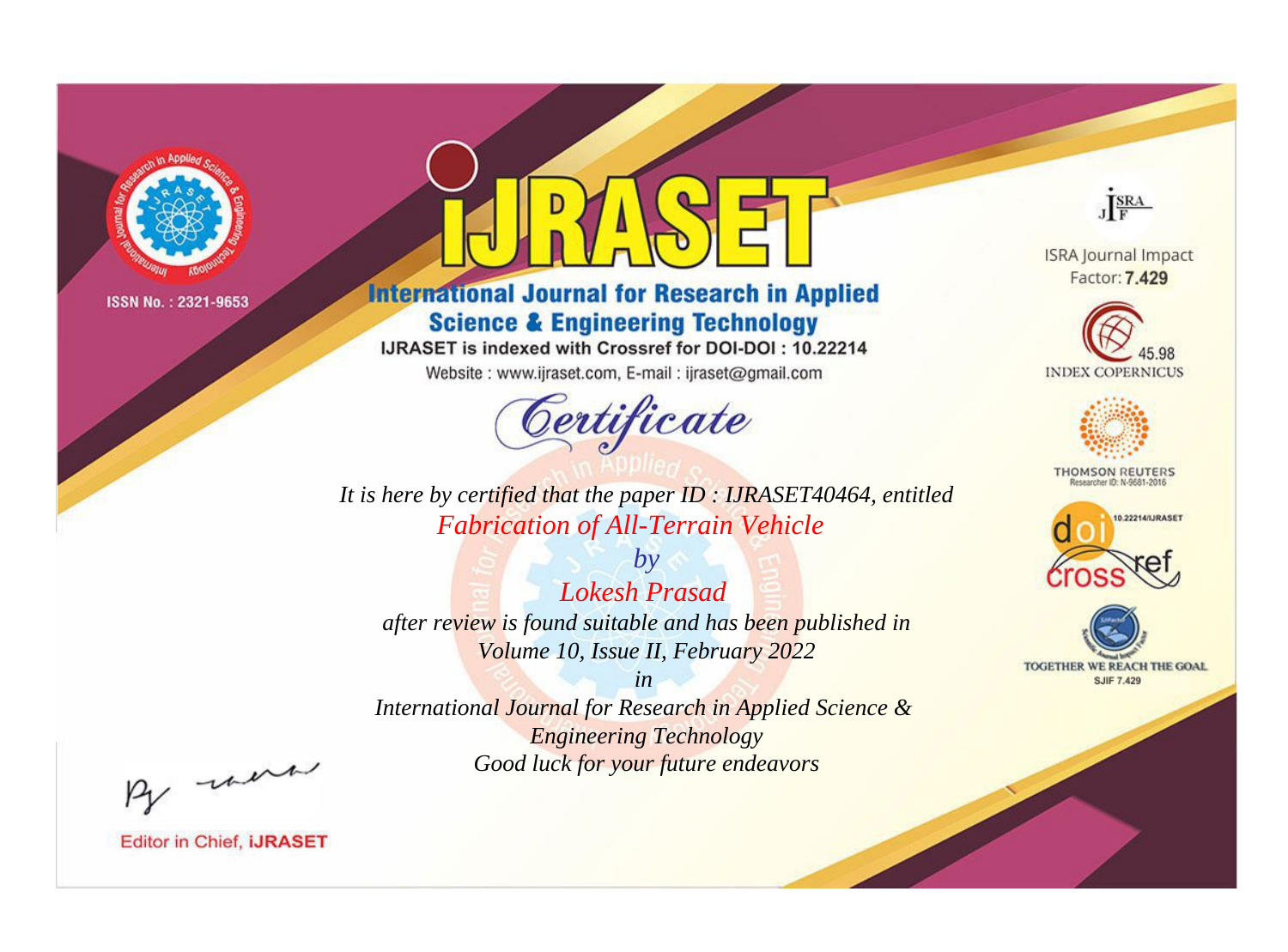

# **International Journal for Research in Applied Science & Engineering Technology**

IJRASET is indexed with Crossref for DOI-DOI: 10.22214

Website: www.ijraset.com, E-mail: ijraset@gmail.com



JERA

**ISRA Journal Impact** Factor: 7.429





**THOMSON REUTERS** 



TOGETHER WE REACH THE GOAL **SJIF 7.429** 

It is here by certified that the paper ID: IJRASET40464, entitled **Fabrication of All-Terrain Vehicle** 

 $b\nu$ Atharva Srivastava after review is found suitable and has been published in Volume 10, Issue II, February 2022

 $in$ International Journal for Research in Applied Science & **Engineering Technology** Good luck for your future endeavors

By morn